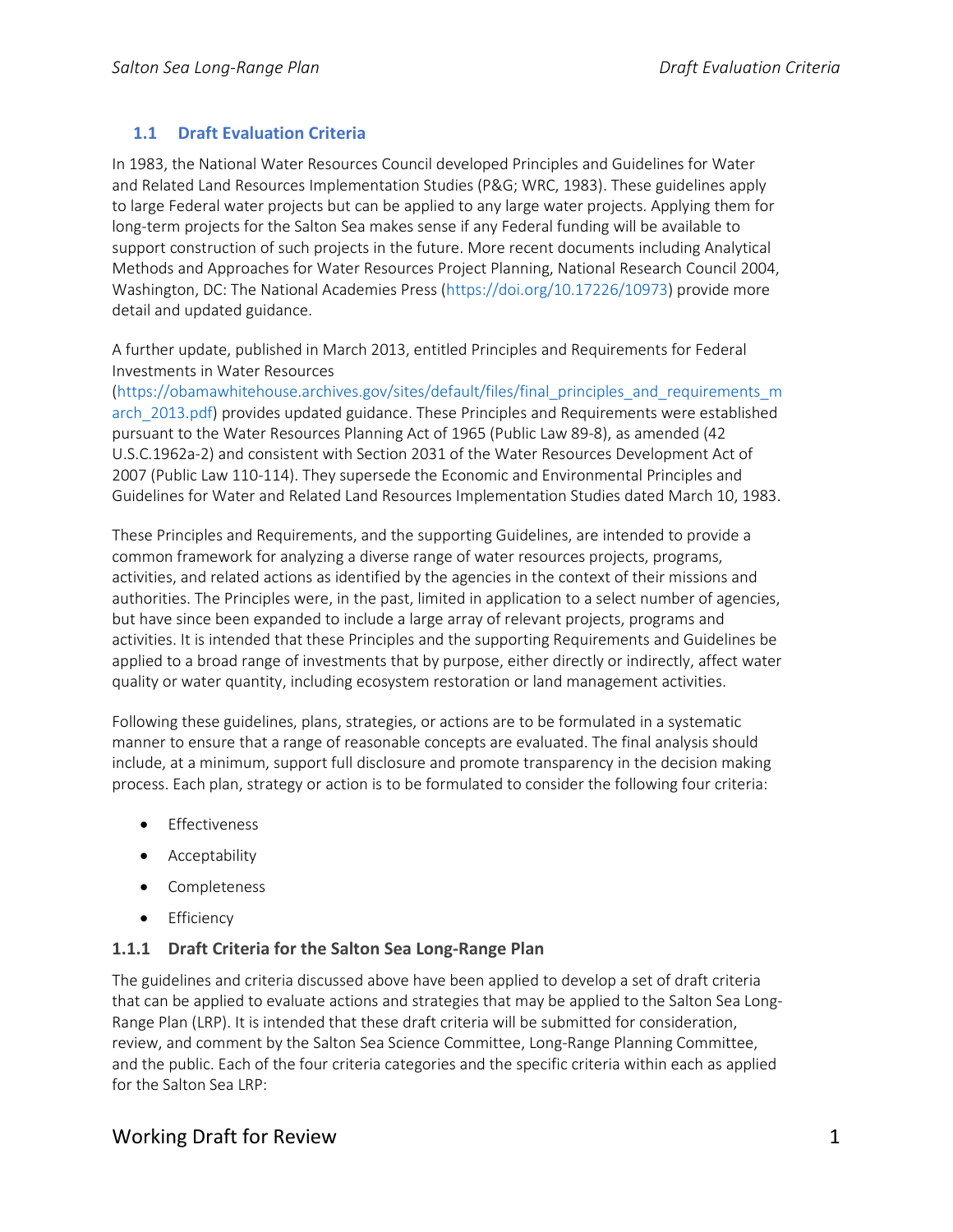**Effectiveness**: For the Salton Sea LRP, Effectiveness will measure how well an individual or set of actions and strategies accomplishes an individual objective from the suite of the following objectives:

- Restoration of long-term stable aquatic and shoreline habitat for the historic levels and diversity of fish and wildlife that depend on the Salton Sea (F&GC 2931).
- Protect or improve air quality to reduce public health consequences.
- Protect or improve water quality to provide opportunities for beneficial uses and reduce environmental consequences.

[Table 1](#page-1-0) provides a description of the specific criteria that are proposed to evaluate the Effectiveness of restoration concepts.

**Acceptability**: For the Salton Sea LRP, Acceptability of a set of actions and strategies will be measured by their compatibility with State law and policies applicable to the Salton Sea, such as the ability to preserve tribal heritage, provide public access, retain or enhance the local economy, and address environmental justice. [Table 2](#page-2-0) provides a description of the specific criteria that are proposed to evaluate the Acceptability of restoration concepts.

**Completeness**: For the Salton Sea LRP, Completeness will be assessed by how well a set of actions and strategies satisfies all the following objectives:

- Restore long-term stable aquatic and shoreline habitat for the historic levels and diversity of fish and wildlife that depend on the Salton Sea (F&GC 2931)
- Protect or improve air quality to reduce public health consequences.
- Protect or improve water quality to provide opportunities for beneficial uses and reduce environmental consequences.

[Table 3](#page-3-0) provides a description of the specific criteria that are proposed to evaluate the Completeness of restoration concepts.

<span id="page-1-0"></span>**Efficiency**: For the Salton Sea LRP, Efficiency will be measured by the estimated costs of a set of actions and strategies, the timeline for their implementation, and the benefits achieved[. Table 4](#page-3-1) provides a description of the specific criteria that are proposed to evaluate the Efficiency of restoration concepts.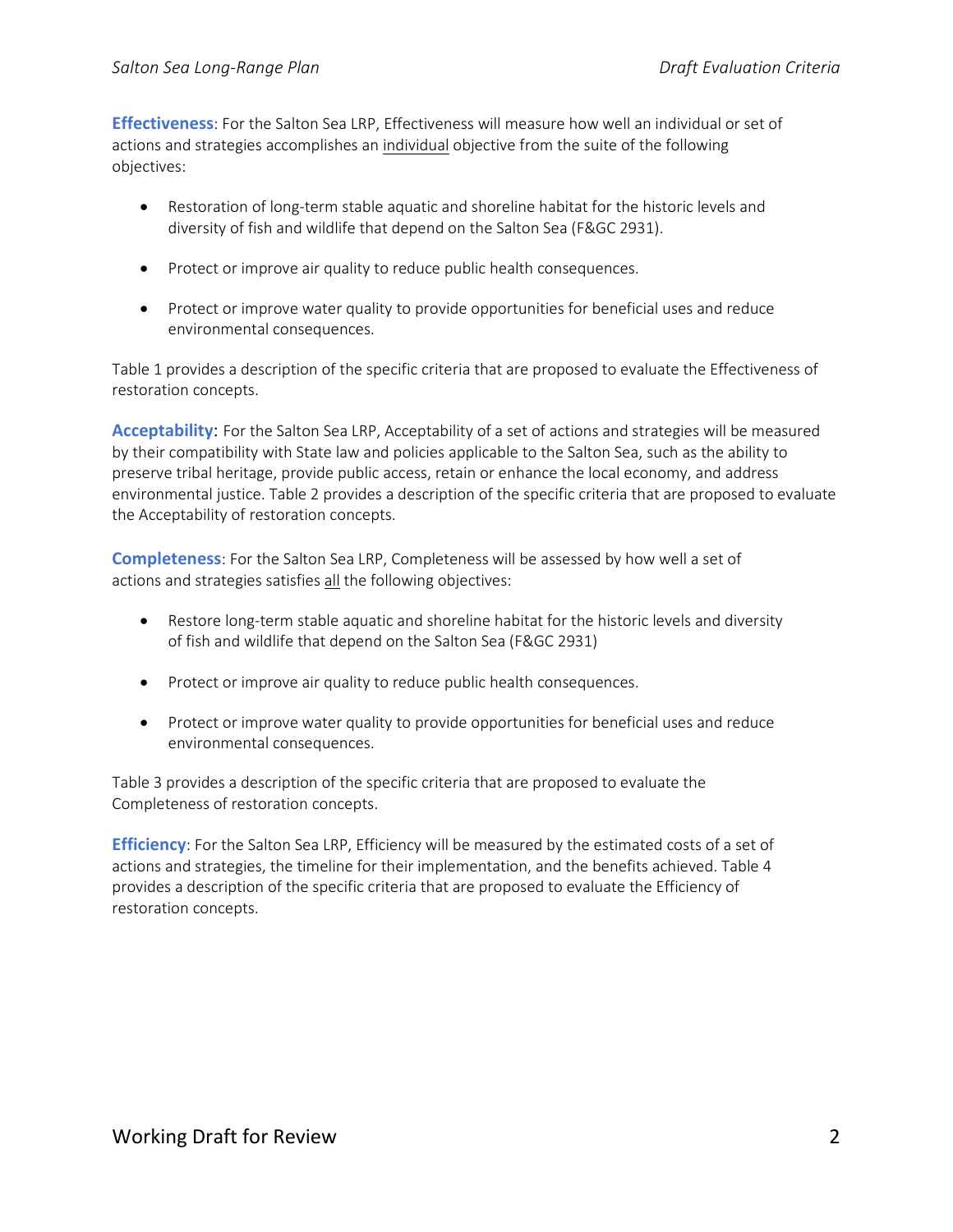<span id="page-2-0"></span>

| <b>Criterion</b>                                     | <b>Description</b>                                                                                                                                                                                                                              |
|------------------------------------------------------|-------------------------------------------------------------------------------------------------------------------------------------------------------------------------------------------------------------------------------------------------|
| <b>Total Habitat Area</b>                            | Total area of habitat that will support a fish population as a food source for<br>piscivorous birds. To support saltwater fish, salinities would ideally be near ocean<br>salinities of 35 PPT, at least 20 PPT, and no more than about 60 PPT. |
| Area of Shallow Habitat (0-1<br>foot)                | Total area of habitat that will support a fish population as a food source for wading<br>birds, expected to be the area between the shoreline and the one-foot depth<br>contour.                                                                |
| Area of Deep Water Habitat<br>$(>6$ feet)            | Total area of habitat that will support a fish population as a food source for diving<br>birds, expected to be the area deeper than the six-foot depth contour.                                                                                 |
| Length of Shoreline Habitat                          | Total length of shoreline habitat that will support a fish population as a food source<br>for wading birds.                                                                                                                                     |
| Ability for Natural<br>Sequestration of Selenium     | The ability of inflowing waters that may contain selenium to enter a marine water<br>body with conditions like the past where selenium is sequestered in the sediments<br>through natural transfer processes.                                   |
| Long Term Ability to Improve<br><b>Water Quality</b> | The extent that the actions and strategies improve water quality either in the<br>inflowing waters or within the water bodies or habitat areas with the Salton Sea<br>footprint.                                                                |
| Area of Exposed Playa<br>Remaining                   | Total area of exposed playa remaining; actions and strategies that have the least<br>total exposed area would score highest.                                                                                                                    |
| Area of Higher Emissive Playa<br>Remaining           | Total area of higher emissive playa remaining; actions and strategies that have the<br>least emissive exposed area would score highest.                                                                                                         |
| Pupfish Habitat and<br>Connectivity                  | Extent of pupfish connectivity between drains and inlets with water quality that<br>can support pupfish; actions and strategies that maintain the highest amount of<br>suitable connectivity would score highest.                               |

#### Table 1. Draft Effectiveness Criteria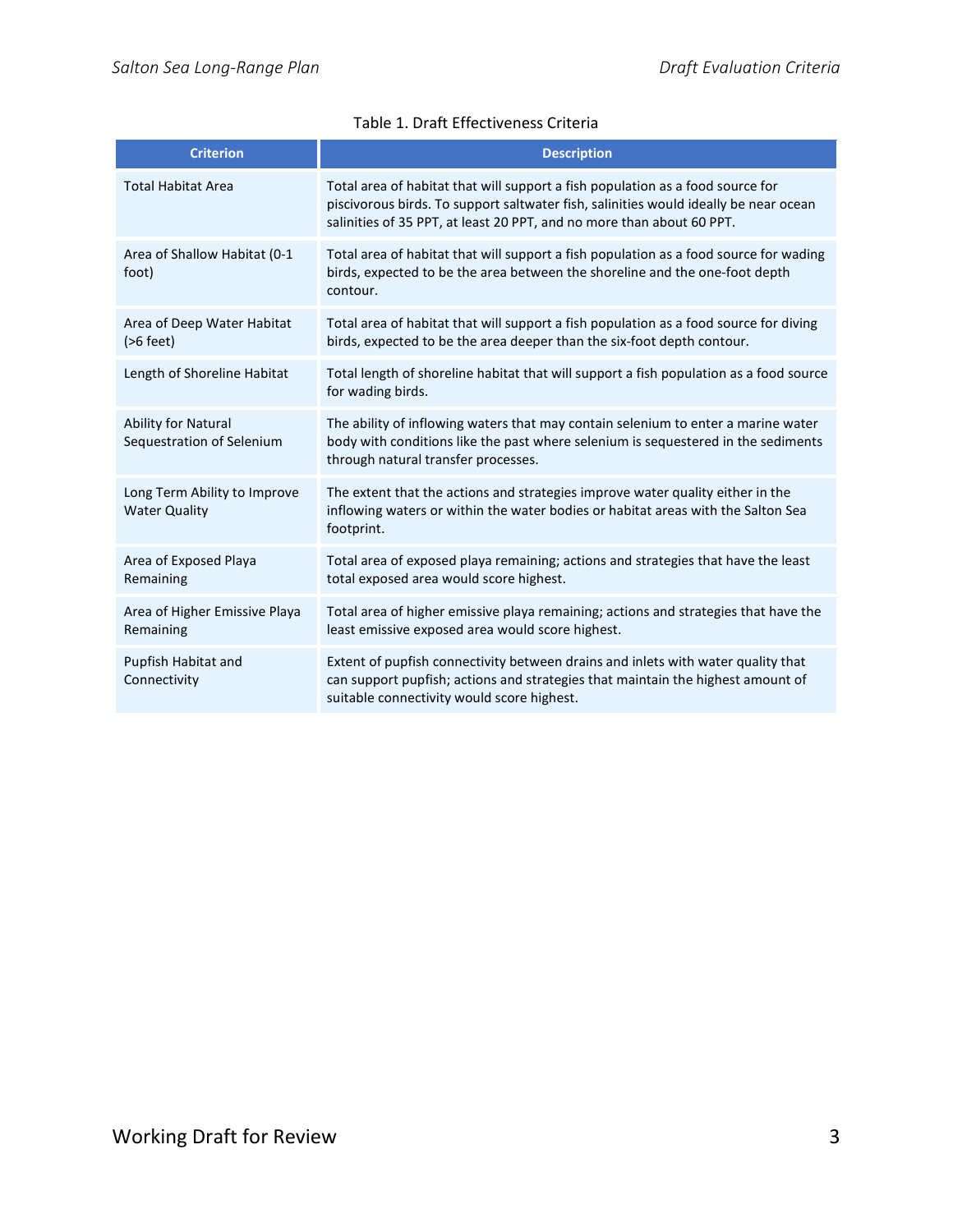### Table 2. Draft Acceptability Criteria

| <b>Criterion</b>                       | <b>Description</b>                                                                                                                                                                                                                                                                                                                                                                                                                                                                                                                                                                                                                                                                                                                                           |
|----------------------------------------|--------------------------------------------------------------------------------------------------------------------------------------------------------------------------------------------------------------------------------------------------------------------------------------------------------------------------------------------------------------------------------------------------------------------------------------------------------------------------------------------------------------------------------------------------------------------------------------------------------------------------------------------------------------------------------------------------------------------------------------------------------------|
| Ability to Preserve Tribal<br>Heritage | The extent to which the actions and strategies preserve or restore tribal uses and<br>access to the lake and do not adversely affect sacred places or cultural sites.<br>Evaluation of this criterion will be informed through government to government<br>consultation between the California Native American Tribes and the State.                                                                                                                                                                                                                                                                                                                                                                                                                         |
| <b>Access and Recreation</b>           | The extent to which the actions and strategies could increase access to diverse<br>active and passive recreational opportunities and could include project elements<br>such as parks and trails, beaches, new community gathering spaces, recreational<br>or educational facilities that increase or expand access for community members to<br>State parks or other recreational facilities.                                                                                                                                                                                                                                                                                                                                                                 |
| Sustainable Economic<br>Development    | The extent to which the actions and strategies directly or indirectly provide or<br>allow for sustainable economic development benefits to frontline communities at<br>the Sea.                                                                                                                                                                                                                                                                                                                                                                                                                                                                                                                                                                              |
| <b>Environmental Justice</b>           | The extent to which actions and strategies provide fair treatment of people of all<br>races, cultures, and incomes with respect to the development, adoption,<br>implementation, and enforcement of environmental laws, regulations, and policies.<br>Restoration concepts that provide co-benefits by alleviation of multiple stressors<br>within frontline communities, such as reducing pollution burdens, improving access<br>to parks and open space, or other environmental benefits, and concepts planned<br>in development in collaboration with frontline communities through meaningful<br>community engagement and broad community support, and engagement process<br>was inclusive of frontline communities would score high for this criterion. |

### Table 3. Draft Completeness Criteria

<span id="page-3-1"></span><span id="page-3-0"></span>

| <b>Criterion</b>                                 | <b>Description</b>                                                                                                                                                                                                                                                                                                                                                                                                                                                                                            |
|--------------------------------------------------|---------------------------------------------------------------------------------------------------------------------------------------------------------------------------------------------------------------------------------------------------------------------------------------------------------------------------------------------------------------------------------------------------------------------------------------------------------------------------------------------------------------|
| Completeness: Meets all<br>individual objectives | An action or strategy that achieves all of the following objectives would<br>receive a "complete" score: Restoration of long-term stable aquatic and<br>shoreline habitat for the historic levels and diversity of fish and wildlife<br>that depend on the Salton Sea (F&GC 2931); Protection or improvement<br>of air quality to reduce public health consequences; and protection or<br>improvement of water quality to provide opportunities for beneficial uses<br>and reduce environmental consequences. |